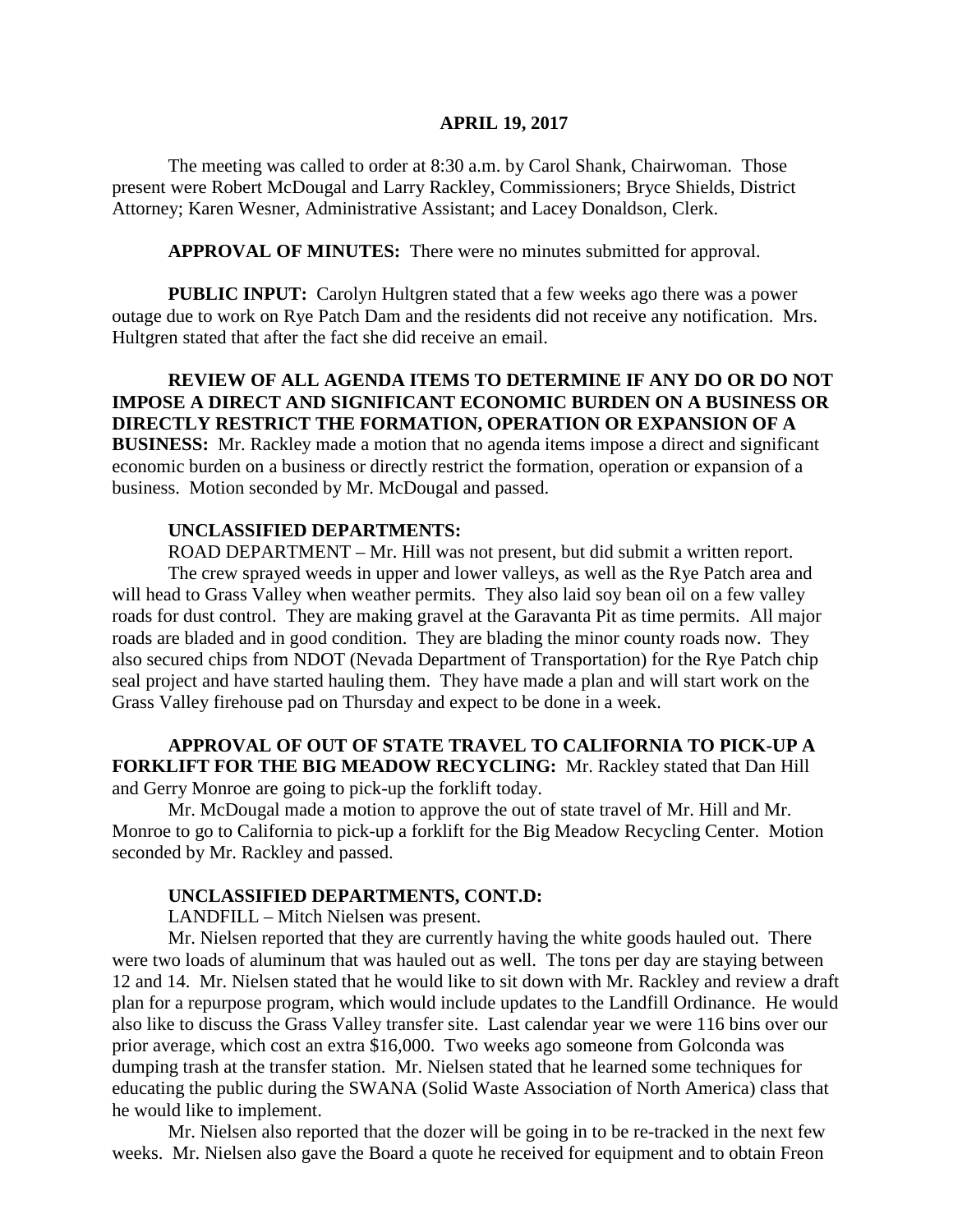Certification. He stated that salvage companies will no longer take refrigerators or freezers without a Freon Certification. The cost is approximately \$300 for the training & certification. Mr. Nielsen asked if he could use funds received on the recyclables. Mr. Rackley will review the information and discuss it with Mr. Nielsen.

BUILDINGS AND GROUNDS – John Handka was present.

Mr. Handka reported that last week they put sealant on the outside wall of the Justice Court and will do the rest of the building as weather permits. He also put it in the Judge's chambers. The crew has also been spaying weeds at the cemeteries. Mr. Handka stated that the arborist was here on Monday to evaluate the trees in the Courthouse Park, the Museum and the Big Meadow Cemetery.

Mr. Handka reported that they will be removing the cover off the swimming pool on Friday and begin draining it. They have also been replacing some plumbing in the pool house and getting everything ready for the season.

The new carpet will be installed in the Commission room and Mrs. Wesner's office next week.

Mr. McDougal stated that at the last Recreation Board meeting there was some discussion regarding policies and responsibilities regarding the ball fields. Mr. McDougal has asked Mr. Bullock to do some research.

PERSHING COUNTY FIRE/AMBULANCE DEPARTMENT S –

*AMBULANCE REPORT:* Rodney Wilcox was present.

Mr. Wilcox reported that Ambulance #902 has been in Reno the last two weeks being worked on. The exhaust system had to be gone through as well as the regen system. They also replaced gaskets in the engine. Part of the repairs will be covered by the warranty and some will not. Mr. Wilcox stated that the warranty expires in July. Mrs. Shank indicated that replacing the engine did not solve all the problems. Mr. Wilcox stated that the replacement engine is the same model, so it is having the same problems as the old one. If we continue having problems, Mr. Wilcox would suggest purchasing a new chassis to put the box on. Mr. Wilcox will get some figures on purchasing a new chassis.

It was noted that Ambulance #901 is the brand new ambulance and it has approximately 10,000 miles; Ambulance #902 is the ambulance used for transfers and has 109,000 miles; and Ambulance #903 is used as the backup and it has just over 100,000 miles. Mr. Wilcox stated that they have not had any problems with #903.

It was also noted that the Board received a letter from Chief Carmichael stating that the Lovelock Volunteer Fire Department will no longer perform transfers to any facility between the hours of 2200 and 0500.

*LOVELOCK FIRE DEPARTMENT:* Mr. Wilcox stated that Chief Carmichael was away due to an emergency and did not leave a report.

*GRASS VALLEY FIRE DEPARTMENT:* Mr. Rackley read a report sent to him by Sean Burke. The E-One pumper is in need of some significant repairs. Mr. Wilcox is working on it now and they are estimating the cost of repairs at \$1,500. The SCBA (self-contained breathing apparatus) air compressor also failed and had to be sent back to the manufacturer.

COMMUNITY CENTER/ECONOMIC DEVELOPMENT – Heidi Lusby-Angvick was present.

Mrs. Lusby-Angvick stated that she attended the CDBG (Community Development Block Grant) hearings yesterday and the City was approved funding for their sewer project. PCEDA met last week and local information packets were discussed. Mrs. Lusby-Angvick stated that there aren't any available. In speaking with Abbi Agency, there is some grant funding available. There is a grant match required, but Mrs. Lusby-Angvick stated that she can cover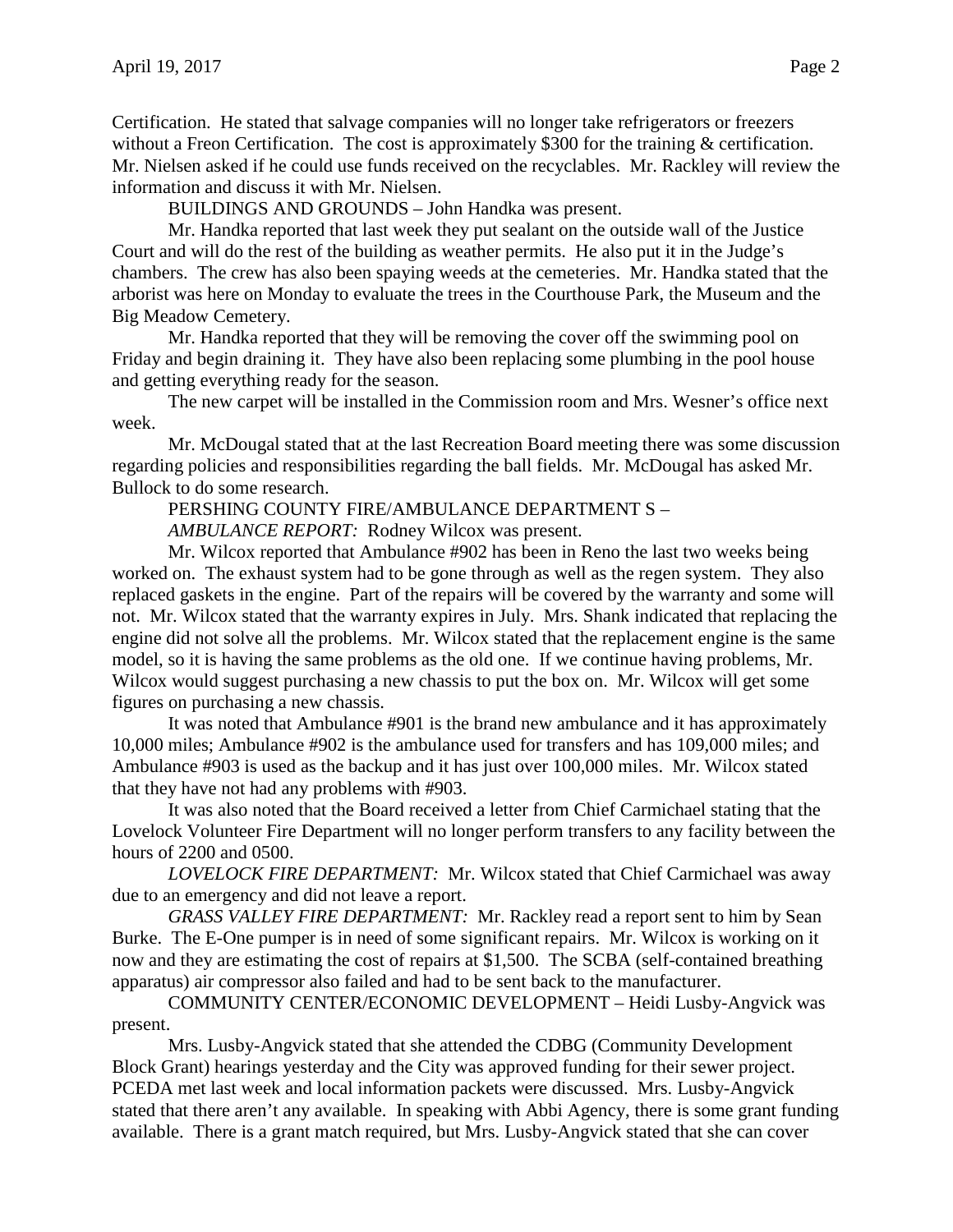that with Highway 95 funds. She is asking that an agenda item be placed on the next agenda to approve submitting the grant application.

Mrs. Lusby-Angvick also spoke to Abbi Agency about some community celebrations, as the City of Lovelock is turning 100 this year, Frontier Days will be 50 next summer and Pershing County Will be 100 the following year. They discussed having a "100 cups of coffee" campaign.

*Approval of changes to the Community Center Rental Agreement:* Mrs. Lusby-Angvick gave an overview of the changes. One of the changes was regarding fee waivers. Mrs. Lusby-Angvick stated that more work may need to be done on this. Mr. Dougal stated that they do not have a policy that spells out eligibility. Mrs. Shank suggested not waiving any fees, as there is already a reduced rate for non-profits. PCEDA will discuss this topic further and will bring any changes back to the Commission.

Mr. McDougal made a motion to approve the changes to the Community Center Rental Agreement as presented. Motion seconded by Mr. Rackley and passed.

Mr. McDougal asked about the funding source for Economic Development. Mr. Shields will compile some background information and send it to Mr. McDougal.

PERSHING COUNTY FIRE/AMBULANCE DEPARTMENTS, CONT.D –

*APPROVAL OF MUTUAL ASSISTANCE AGREEMENT FOR FIREFIGHTING AND EMS RESOURCES BETWEEN WASHOE AND PERSHING COUNTIES:* Pat Irwin, Washoe County Fire Services Community Coordinator for Gerlach, and Aaron Kenneston, Washoe County Emergency Operations Manager, were present.

Mr. Irwin explained that they already have this agreement with communities in Oregon and California as well. They will also be taking this agreement to Humboldt County. Mr. Irwin showed the Board a map of the service area.

Mrs. Shank asked if Mr. Irwin had spoken to Chief Carmichael about this. Mr. Irwin stated that he did and Chief Carmichael thought it was a good idea. Mrs. Shank also stated that she thought we were already covered under a "mutual aid agreement". Mr. Irwin stated that the agreement she is referring to refers mostly to wildland fires.

Mr. Rackley made a motion to approve the Mutual Assistance Agreement for firefighting and EMS resources between Washoe County and Pershing County as presented. Motion seconded by Mr. McDougal and passed.

*TRANSFER OF AMBULANCE "OLD 903" TO WASHOE COUNTY TO BE USED BY GERLACH EMS:* Mrs. Shank stated that with the report given by the Ambulance Department this morning, she is not comfortable making a decision at this time. Mr. Irwin stated that he was given the same report and fully understands. He would like the Commission to remember the request if the status changes.

*REVIEW AND APPROVAL OF GRANT FUNDING AVAILABLE FOR GRASS VALLEY, IMLAY, LOVELOCK, AND RYE PATCH VOLUNTEER FIRE DEPARTMENTS FOR EQUIPMENT AND TRAINING:* It was noted that this is the Nevada Division of Forestry Grant for Fire Assistance.

Mr. McDougal made a motion to approve the request of the Grass Valley, Imlay, Lovelock, and Rye Patch Fire Departments to apply for grant funding through the Nevada Division of Forestry for equipment and training. Motion seconded by Mr. Rackley and passed.

*DISCUSSION AND APPROVAL OF LETTER ADDRESSED TO THE LOVELOCK CITY COUNCIL REQUESTING REMOVAL OF AND PROHIBITION OF ALCOHOLIC BEVERAGES FROM THE LOVELOCK FIRE DEPARTMENT BUILDING "OLFERS GARAGE":* Mr. Shields gave the Board a memo he prepared regarding alcohol in the Lovelock Volunteer Fire Station. Mr. Shields reiterated that the main concern is vicarious liability. Mr. Shields also stated that there are approximately 195 fire departments throughout the State. The DA's office staff tried to contact each one, but only spoke to 123. Of those, 105 do not allow alcohol in their firehouses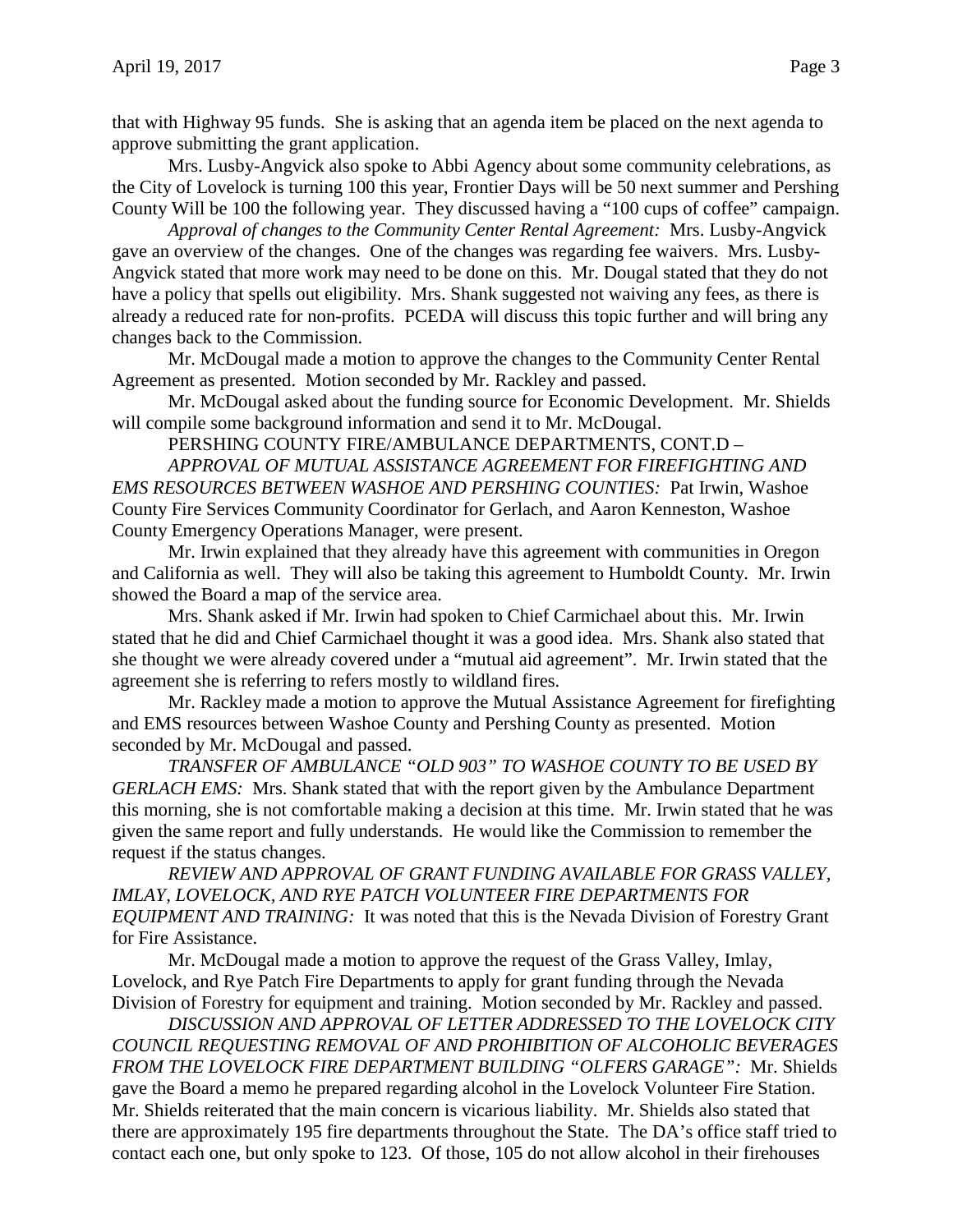under any circumstances. The remainder of those contacted only allows alcohol during special events with approval of the District Chief.

Mr. Shields also spoke to Pershing County being a drug and alcohol free workplace. The Drug-Free Workplace Act of 1988 requires that all Federal grant or loan recipients certify that they will meet certain requirements for providing a drug-free workplace. Recipients who fail to meet this requirement may lose current and future funding. The County has included alcohol in their policy. Having alcohol in a building that is shared by Pershing County could jeopardize our certification.

Mrs. Shank agreed with Mr. Shields findings.

Marti Nolan asked that the Board table any action until Chief Carmichael can be present.

Mrs. Shank stated that they have reviewed the Fire Department's policies, but they don't change the liability issue. It also doesn't change public perception or send the right message to our youth.

Mr. McDougal stated that, as with so many things, times change. He is also very concerned that we could lose our ability to obtain Federal funding. Mr. Rackley agreed.

Mrs. Shank stated that it was also mentioned that the alcohol was a stress reliever for dealing with incidents/accidents that occur. The County needs to help come up with a more appropriate coping mechanism. Mr. McDougal feels it is a fine coping mechanism; however, the location is an issue.

Pat Irwin, former member of the LVFD stated that the Board should wait until the Chief is available to join in the discussion. Mrs. Shank stated that this item was on the last agenda and Chief Carmichael has participated in the discussion. Additional comment isn't going to change the liability issue. Mr. McDougal stated that may be true, but it is a matter of showing respect to the Chief.

Mr. Rackley made a motion to postpone action until the next meeting. Motion seconded by Mr. McDougal. Mrs. Shank opposed. Motion carried.

LEPC – *Approval of United We Stand Grant:*

Mr. McDougal made a motion to approve the submittal of the United We Stand Grant application in the amount of \$25,000. Motion seconded by Mr. Rackley and passed.

The meeting recessed at 9:50 a.m. and reconvened at 9:52 a.m.

# **ELECTED DEPARTMENTS:**

LACEY DONALDSON, CLERK-TREASURER – Mrs. Donaldson did not have anything to report.

*Approval of corrections/changes to the Tax Roll:* A Tax Roll correction was submitted for APN #010-443-01, Nathan Tolbert. There was an error in calculating the value of the residence, resulting in a refund of \$1,747.82, which covers three fiscal years.

Mr. McDougal made a motion to approve the Tax Roll adjustment as presented and issue a refund in the amount of \$1,747.82. Motion seconded by Mr. Rackley and passed.

LAURI CERINI-JONES, ASSESSOR – Mrs. Cerini-Jones gave the Board some information on the ADS replacement. The Treasurers and Assessors will be meeting tomorrow to wrap up the vendor decision. The current estimate is approximately \$5 per parcel.

BRYCE SHIELDS, DISTRICT ATTORNEY – Mr. Shields did not have anything to report.

*Approval of one-time increase to the County's per diem and reimbursement rates for out of state travel and lodging to the Western States Child Support Enforcement Conference in September 2017 which will be fully funded with incentive funds from the State:* Mr. Shields stated that the County's per diem and reimbursement rates are lower than the State's and the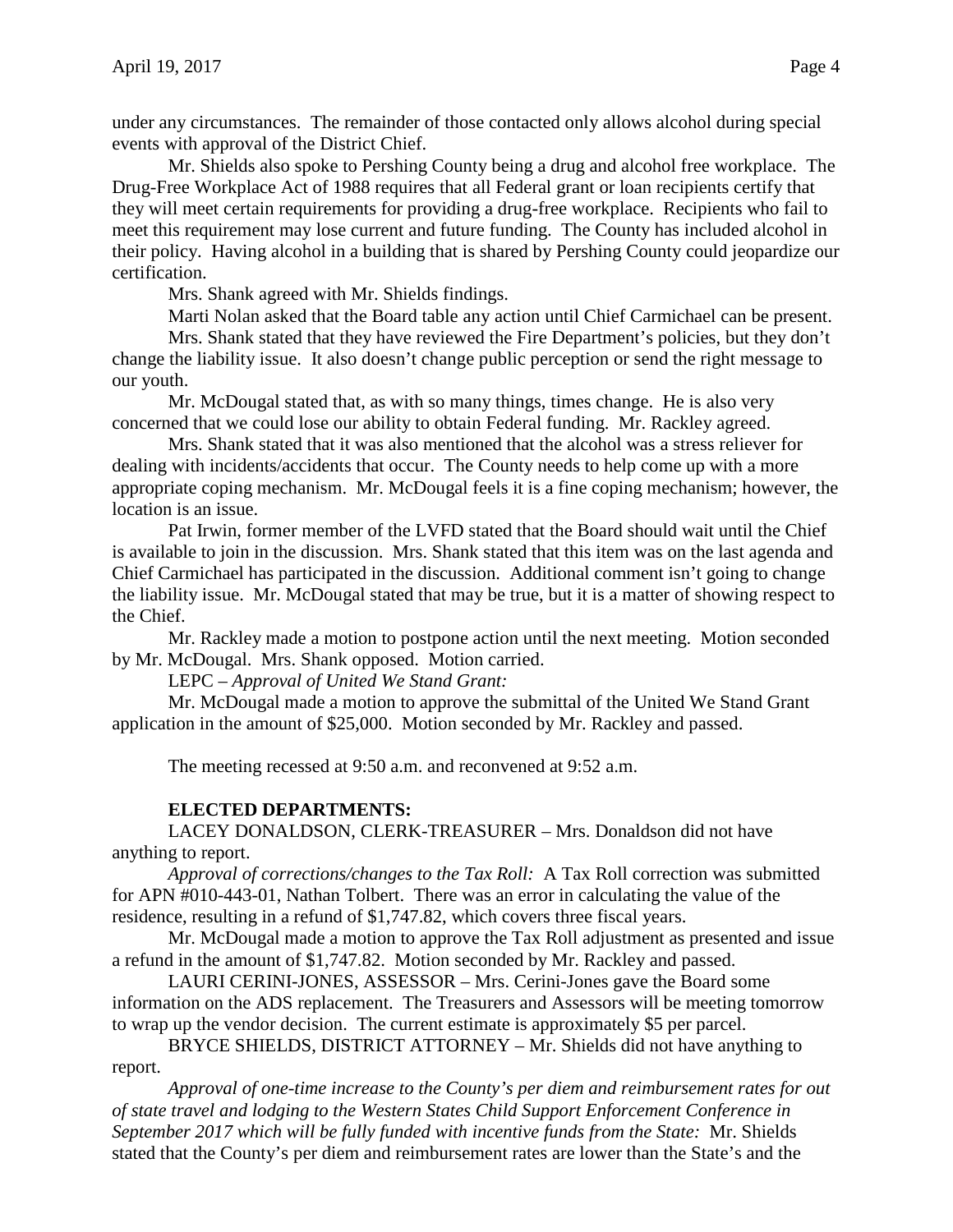State will only reimburse based on the County's rates. A one-time increase to the County's rates would allow for a higher reimbursement.

Mr. McDougal made a motion to approve the one-time increase to the County's per diem and reimbursement rates for out of state travel and lodging to attend the Western States Child Support Enforcement Conference, which will be fully funded with incentive funds from the State. Motion seconded by Mr. Rackley and passed.

JERRY ALLEN, SHERIFF – Sheriff Allen stated that he thought the workshop regarding the Law Enforcement Center went well. They are currently short-staffed, with one Deputy out on an emergency.

*Youth Resource Officer Grant:* Sheriff Allen stated that he would forward the grant application to the Board and the Mrs. Childs. Sheriff Allen stated that this year we are required to do a cost share and he is proposing a 75/25 split. His original intent was that when we got to this point that the cost sharing would be between the County, City and School, but the City and School are in harder financial straits than the County.

Mr. McDougal made a motion to approve the submittal of the Youth Resource Officer Grant. Motion seconded by Mr. Rackley and passed.

*Letter of Intent for 2017 Burning Man Event:* Sheriff Allen stated that his intent has always been to go segregated command; however, with the current Settlement Agreement, the funding doesn't allow him to provide adequate law enforcement services, so he will once again go with an integrated command.

**PROCLAMATIONS AND AWARDS:** NEVADA WILDFIRE AWARENESS MONTH, MAY 2017 – Mr. McDougal made a motion and read a Proclamation declaring May 2017 Nevada Wildfire Awareness Month. Motion seconded by Mr. Rackley and passed.

**GRASS VALLEY ADVISORY BOARD:** Kim Klemmish was present.

Ms. Klemmish reported that the Town Hall is still scheduled for Saturday, April 29<sup>th</sup> at 10:00 a.m.

**AL AND ROSE ANN MORRIS:** APPROVAL OF AN EASEMENT FOR ELECTRICITY ON PERSHING COUNTY OWNED PROPERTY, LOT 16, SECTION 16, RANGE 33E, TOWNSHIP 29N – Mr. Shields stated that he did not have all of the facts in regards to this request. If this property is held in trust for non-payment of taxes, we do not have the authority to grant such an easement.

**CORRESPONDENCE:** There was no correspondence discussed.

The meeting recessed at 10:29 a.m. and reconvened at 10:30 a.m.

**APPROVAL/SELECTION OF POTENTIAL NEW LAW ENFORCEMENT CENTER'S DESIGN, CONSTRUCTION, LOCATION, AMENITIES, FUNDING, AND OTHER MATTERS RELATING THERETO:** Mrs. Shank stated that the Commission held a very productive workshop yesterday. Mr. McDougal checked if any of the parcels were in the flood zone and none of them are. Mr. Rackley did some research in regards to fiber optics. The first 1,000 feet are free.

Sheriff Allen has concerns with the property in the Industrial Park due to it being outside of the City and the proximity to the sewer plant. Sheriff Allen also stated that he doesn't feel the current footprint is feasible.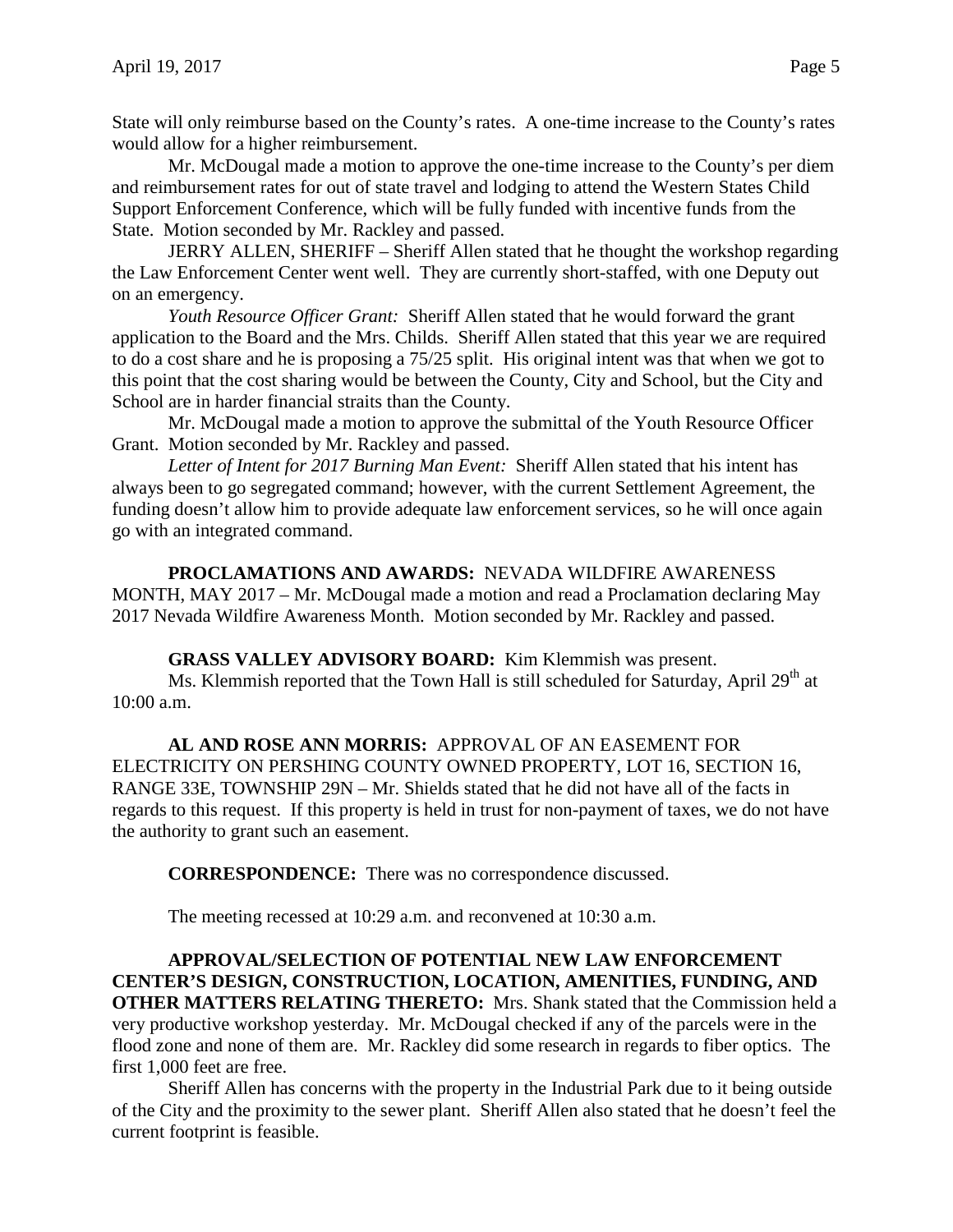Mr. McDougal felt the cost of the other city property was a factor. He also had concerns with taking a prime commercial property off the market.

Mr. Rackley spoke with NV Energy about three phase power in the Industrial Park and it is available.

Mrs. Shank asked Mr. Shields what the next step would be if the Board decided to choose the McDougal Livestock parcel. Mr. Shields stated that even though it is offered for \$1, it would still have to be appraised. Mr. Shields would like to do some further research. This will be put on the next agenda.

### **ACCEPTANCE OF APPRAISAL FOR APN #S 001-162-01, 02, 03, 04, 05, & 06, INCLUDING THE SOUTHWEST ½ OF THE 9TH STREET RIGHT OF WAY OWNED BY LOVELOCK ECONOMIC DEVELOPMENT GROUP, LLC:** Mr. McDougal made a motion to accept the appraisal of the six parcels, including the Southwest  $\frac{1}{2}$  of the 9<sup>th</sup> Street right-of-way owned by Lovelock Economic Development Group, LLC as presented and that Pershing County pay for half of the appraisal fee. Motion seconded by Mr. Rackley and passed.

**KYLE B. SWANSON, ESQ.:** REQUEST FOR ANNUAL EXTENSION OF THE PERSHING COUNTY CONFLICTS CONTRACT FOR 2017-2018 – Mr. Swanson is requesting a \$2,750 increase to reflect that he hasn't received an increase in the last three years. He has also seen a substantial increase in appointed cases.

Mr. McDougal made a motion to approve the annual extension of Kyle B. Swanson's Conflicts Contract with an increase of \$2,750.00 for Fiscal Year 2017-18. Motion seconded by Mr. Rackley and passed.

Mr. Shields stated that he would like to reach out to Mr. Swanson about making his request sooner and possibly locking into a three year contract.

Mr. McDougal made a motion to withdraw his previous motion. Motion seconded by Mr. Rackley and passed.

**PERSHING COUNTY VEHICLE POLICY:** DISCUSSION REGARDING POSSIBLE CHANGES TO THE POLICY IN RELATION TO APPROVED PASSENGERS IN COUNTY VEHICLES – Mr. Shields asked that this item be put back on the agenda as at the last meeting it was approved to allow transportation of non-employees in County vehicles to be approved by the Department Head. After further review, Mr. Shields feels this approval needs to be made by the Board of Commissioners.

Mr. Rackley made a motion to approve the changes to the Pershing County Vehicle Policy in relation to approved passengers in County vehicles as discussed. Motion seconded by Mr. McDougal and passed.

ACCEPTANCE OF LIST OF SAFETY SENSITIVE EMPLOYEES WHO WILL BE SUBJECT TO RANDOM DRUG TESTING PURSUANT TO THE PERSHING COUNTY VEHICLE POLICY – Mr. McDougal made a motion to approve the list of Safety Sensitive Employees who will be subject to random drug and alcohol testing pursuant to the Pershing County Vehicle Policy. Motion seconded by Mr. Rackley and passed.

**SLETTEN CONSTRUCTION, PRESENTATION REGARDING DESIGN AND CONSTRUCTION OF POTENTIAL NEW LAW ENFORCEMENT CENTER:** It was noted that Sletten Construction gave their presentation at yesterday's workshop.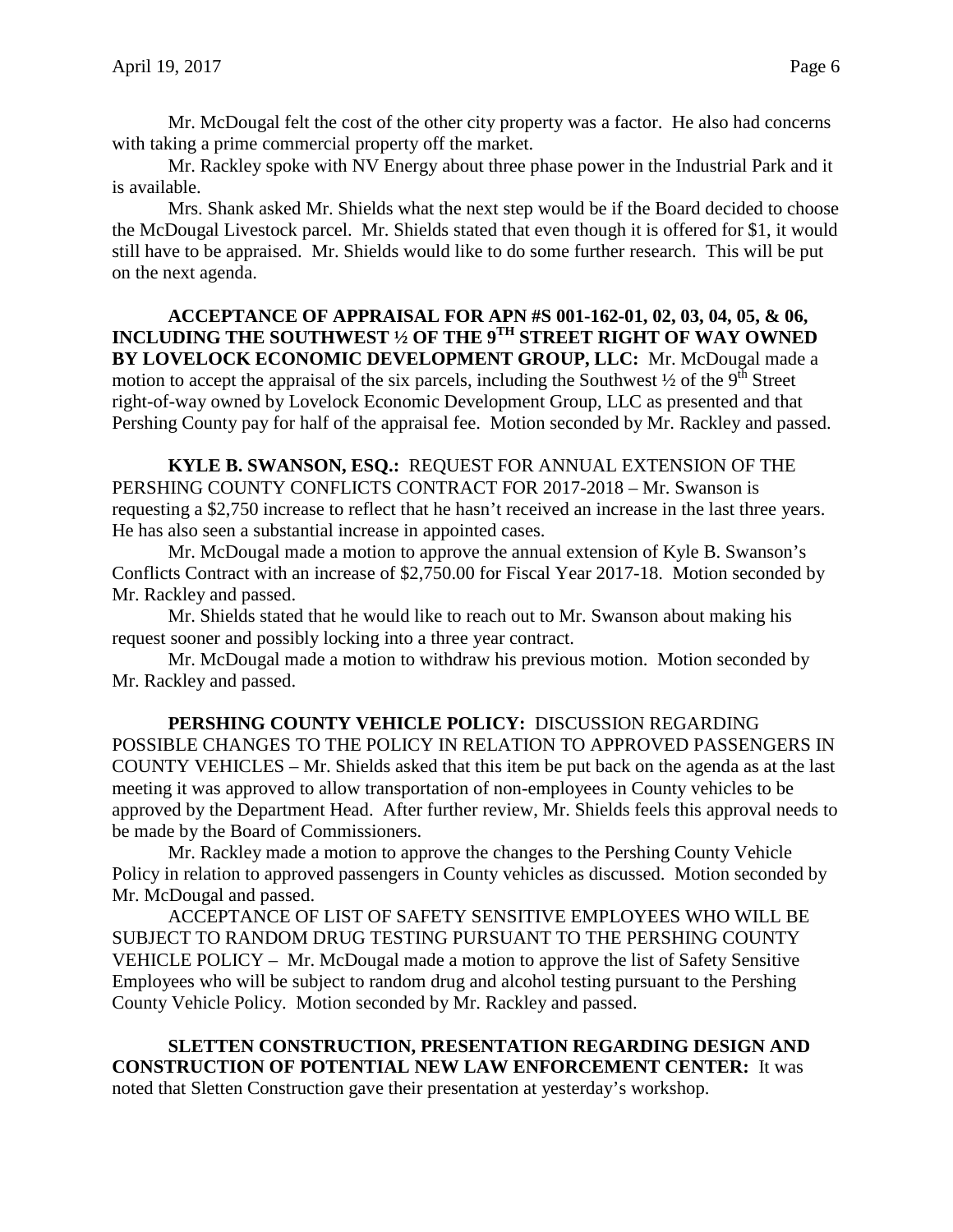# **DISCUSSION REGARDING INSTALLING INTERNET SERVICE IN THE**

**COMMISSION MEETING ROOM:** Mrs. Shank stated that there has been discussion in the past about installing internet in the Round Room for the Commission's use and patrons in the Law Library. She also mentioned that the Commissioner's new phones can be used for hotspots for their laptops.

Mr. Handka stated that he needs internet for the camera system. Mr. Handka stated that this would be a stand-alone system and wouldn't affect our ADS configuration or the firewall in the District Attorney's office.

Mrs. Childs stated that none of this has been budgeted for.

The Board asked Mr. Handka to get quotes and they will put this back on the agenda.

**APPROVAL OF VOUCHERS:** Mr. McDougal made a motion to approve the vouchers as submitted. Motion seconded by Mr. Rackley and passed.

**PUBLIC INPUT:** Nanette Chalupa and Tracey Neeley from A & H Insurance spoke regarding the County's insurance renewal and gave the Board a spreadsheet. They are still waiting for numbers on the dental, vision, and life premiums.

Darlene Moura spoke concerning the Law Enforcement Center. Mrs. Moura stated that she was opposed to it being placed on the commercial property in the City. She also has some concerns about the County's budget and paying for a new facility.

The meeting recessed at 11:30 a.m. to meet in a closed labor session pursuant to NRS 288.220 to meet with the County's labor representative regarding labor negotiations. The meeting reconvened at 12:11 p.m.

**REPORT FROM LEGAL COUNSEL:** Mr. Shields stated that he did not have anything to report. He is still tracking some Legislation and will give the Board information as it comes available.

**REPORT FROM ADMINISTRATIVE ASSISTANT:** Mrs. Wesner's office is in disarray in preparation for the carpet removal and installation. Mrs. Wesner will be out of the office tomorrow through the first of May. The DA's office will be doing the agenda.

**UPDATE ON THE PERSHING COUNTY ECONOMIC DEVELOPMENT AND CONSERVATION ACT:** Mr. McDougal met with Debbie Struhsacker and Allen Freemyer. Senator Cortez-Masto has not signed in support of the bill as of yet. Mr. McDougal was asked to reach out to her office. It was also suggested to have Roger Mancebo reach out since he is a Democrat.

**MATTERS OF THE BOARD FOR DISCUSSION, BOARD MEMBER REPORTS, BOARD LIAISON REPORTS:** Mr. Rackley would like the positions for the 911 Advisory Board advertised. The Recycling Center was given a forklift. It does need new tires and a tuneup. In regards to the TV Board, there is a conference in Denver in May and Shelly Nee is not able to attend so Mr. Rackley will.

Mr. McDougal will attend the Western Nevada Development District meeting next week. Mr. McDougal stated that the Planning Department will be requesting a few items on the next agenda; one, to approve the updated forms and; two, to move to the most updated Uniform Building Codes.